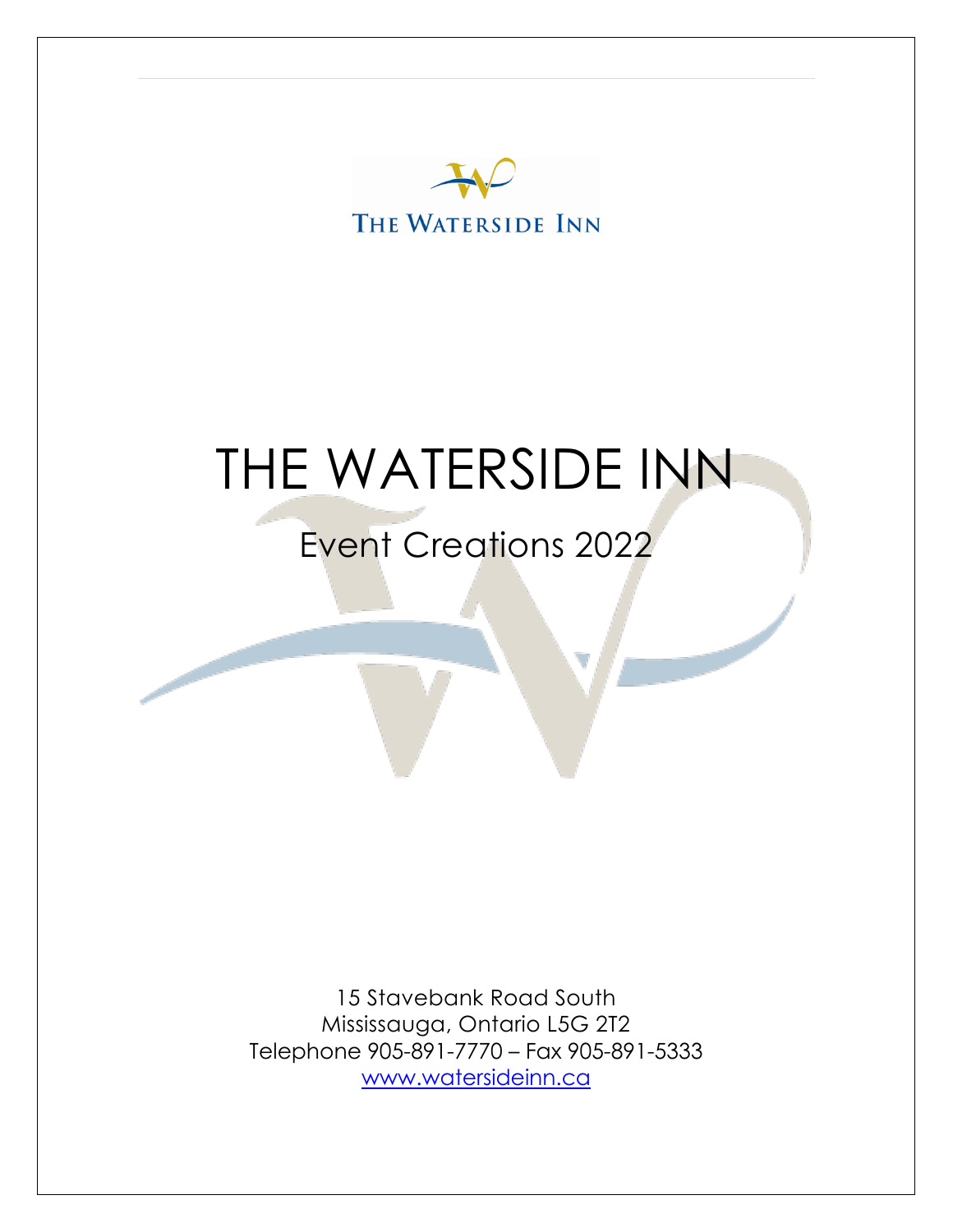# **BREAKFAST BUFFETS**

**PRICED PER PERSON - MINIMUM 10 PEOPLE**

# **Classic Continental \$23/PP Health & Wellness \$24/PP**

Assorted Fruit Yogurts **Skin-On Whole Almonds** Banana Chocolate Coffee Bread Butter and Preserves Butter and Preserves **Freshly Brewed Coffee and Tea** Freshly Brewed Coffee and Tea

Oasis Orange Juice Cranberry and Pomegranate Juice Hand Cut Fresh Fruit Salad English Muffin and Rye, Avocado Spread Toaster Station **Fresh Cut Oranges and Blueberries** Fresh Baked Butter Croissants Cranberry Lemon Breakfast Bread

# **Traditional Breakfast \$29/PP Market Café \$30/PP**

Oasis Orange Juice Oasis Orange Juice House Cut Fresh Fruit Salad Fresh Baked Croissants and Preserves **Crispy Bacon and Sausage and Fresh Cut Herbs** 

Oasis Orange Juice

Fresh Sliced Seasonal Fruit and Berries House Made Granola and Fruit Yogurts Assorted Toaster Breads & Preserves Butter Croissants, Breakfast Pastries Shredded Potato Red Pepper Hash Crispy Bacon & Lean Turkey Sausage Choice of Egg Frittata:

- Asparagus, Peppers, Brie
- Bacon, Onion, Cheddar
- $\overline{R}$  Tomato and Scallions Freshly Brewed Coffee and Tea

Assorted Toaster Breads and Preserves Scrambled Eggs, Diced Tomatoes, Chives Scrambled Eggs and Aged Cheddar Canadian Bacon Hash, Sautéed Peppers, Country Style Breakfast Potatoes Onions, Shredded Yukon Gold Potatoes Freshly Brewed Coffee and Tea Sautéed Mushrooms, Baby Spinach and Cherry Tomatoes Freshly Brewed Coffee and Tea

# **Waterside Executive \$36/PP A La Carte Breakfast Enhancements**

| Crispy Shredded Potato Hash          | \$5/PP  |
|--------------------------------------|---------|
| Peameal Bacon                        | \$5/PP  |
| <b>Toaster Station and Preserves</b> | \$5/PP  |
| <b>Bacon or Sausage</b>              | \$6/PP  |
| Strawberry Banana Smoothie           | \$6/PP  |
| <b>Two Eggs Scrambled</b>            | \$6/PP  |
| Yogurt Granola Parfaits              | \$7/PP  |
| Waffles/Pancakes/French Toast        | \$7/PP  |
| Whole Fruit Display (2pcs/pp)        | \$8/PP  |
| <b>Baked Ham and Egg Cups</b>        | \$10/PP |
| Eggs Benedict 2 pcs                  | \$10/PP |
| <b>Smoked Salmon and Condiments</b>  | \$11/PP |
| Seasonal Fruit and Berries           | \$14/PP |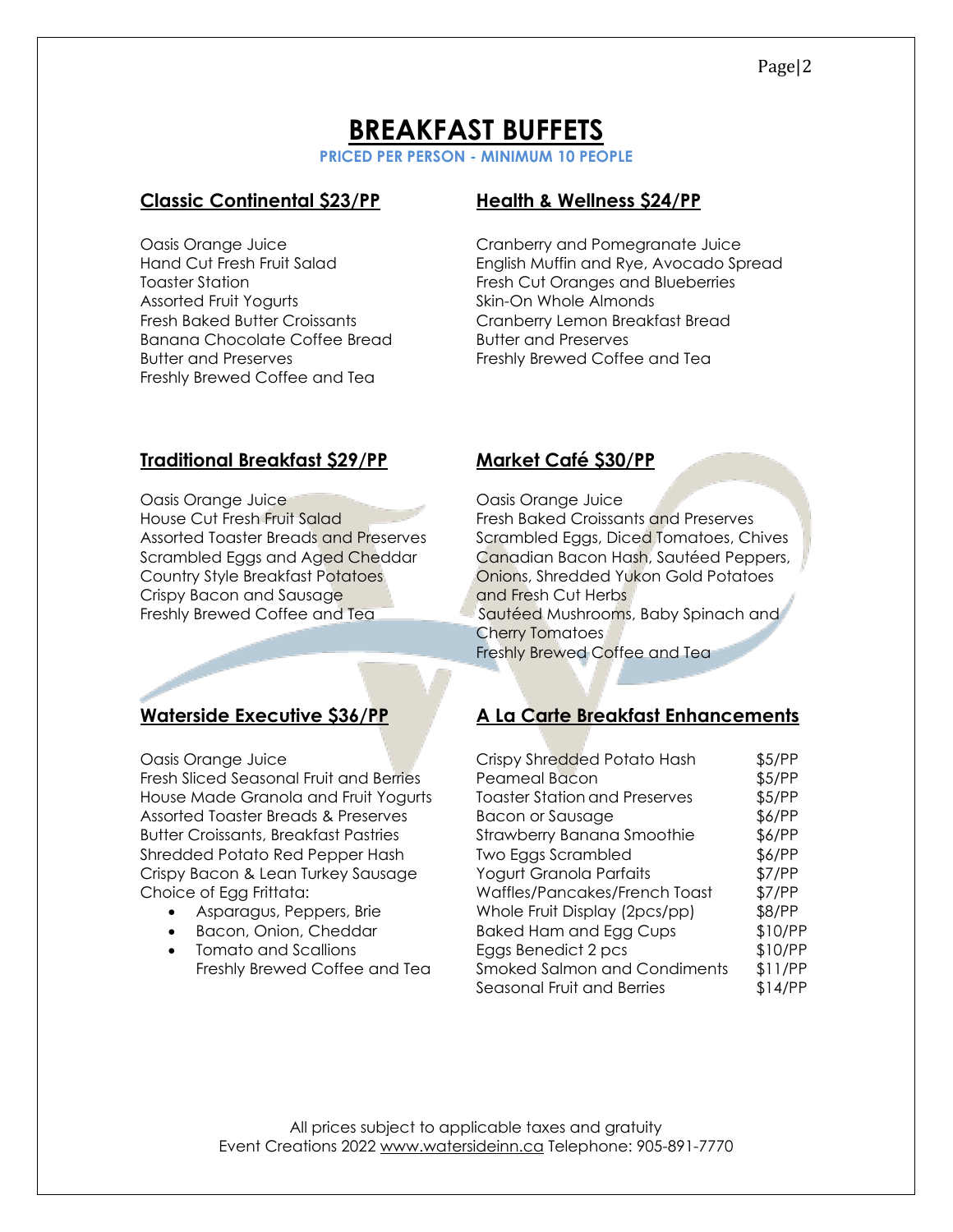# **BRUNCH BUFFET \$37/PP**

**PRICED PER PERSON - MINIMUM 15 PEOPLE**

Assorted Juices Station Mini Assorted Muffins and Breakfast Pastries Toaster Station with Butter, Assorted Preserves, Cream Cheese Scrambled Ontario Eggs and Fresh Cut Chives Oven Baked Crispy Bacon and Sausage Baked Roma Tomatoes with Fresh Cut Herbs and Parmesan Cheese Classic Caesar Salad Roasted Fingerling Potatoes with Grilled Red Onion Fresh Cut Fruit & Berries Waterside Sweet Table including Mini Crème Brûlée and Chocolate Pot de Crème Freshly Brewed Coffee and Assorted Tea

#### *Plus Choice Of Main:*

**\$7/PP Penne Pasta,** Arrabiatta Tomato Sauce, Marinated Vegetables, Parmesan **\$9/PP Seared Herb Chicken Supreme,** Grilled Ratatouille Vegetables, Crumbled Feta **\$9/PP Cajun Vegetable Stuffed Tilapia,** Citrus Tomato Caper Butter Sauce **\$11/PP Fried Chicken and Waffle,** Pepperoncini Peppers, Maple Garlic Sauce **\$14/PP 6oz Seared Five Spiced Atlantic Salmon,** Brown Butter Green Beans, Almonds

# **PLATED EXPRESS LUNCH \$26/PP**

**PRE-SELECTED PLATED LUNCH SERVED IN YOUR MEETING ROOM PRICED PER PERSON (MAXIMUM 15 PEOPLE)**

#### **ALL SANDWICHES ARE SERVED WITH HOUSE MADE KETTLE CHIPS, MINI DESSERT SQUARE AND CHOICE OF SIDE GARDEN SALAD OR SOUP**

*Choose One Sandwich:* Herb Grilled Chicken, Arugula, Onion Jam, Brie Cheese, Garlic Mayo, Panini Bun

Philly Steak and Cheese, Caramelized Onions and Mushrooms, Dijon Horseradish Mayo, Panini Bun

Turkey Club Wrap, Chopped Lettuce, Tomato, Crispy Bacon, Parmesan, Mustard Aioli

Lemon Grilled Vegetable Greek Pita, Fresh Cut Tomato and Cucumber, Olives, Peppers, Pickled Onion, Feta Cheese, Tzatziki Sauce, Roasted Garlic Hummus

Beef Steak Tomato, Basil Spiked Bocconcini, Arugula, Herb Mayo, Black Olive Tapenade, Focaccia Bread

> All prices subject to applicable taxes and gratuity Event Creations 2022 [www.watersideinn.ca](http://www.watersideinn.ca/) Telephone: 905-891-7770

#### Page|3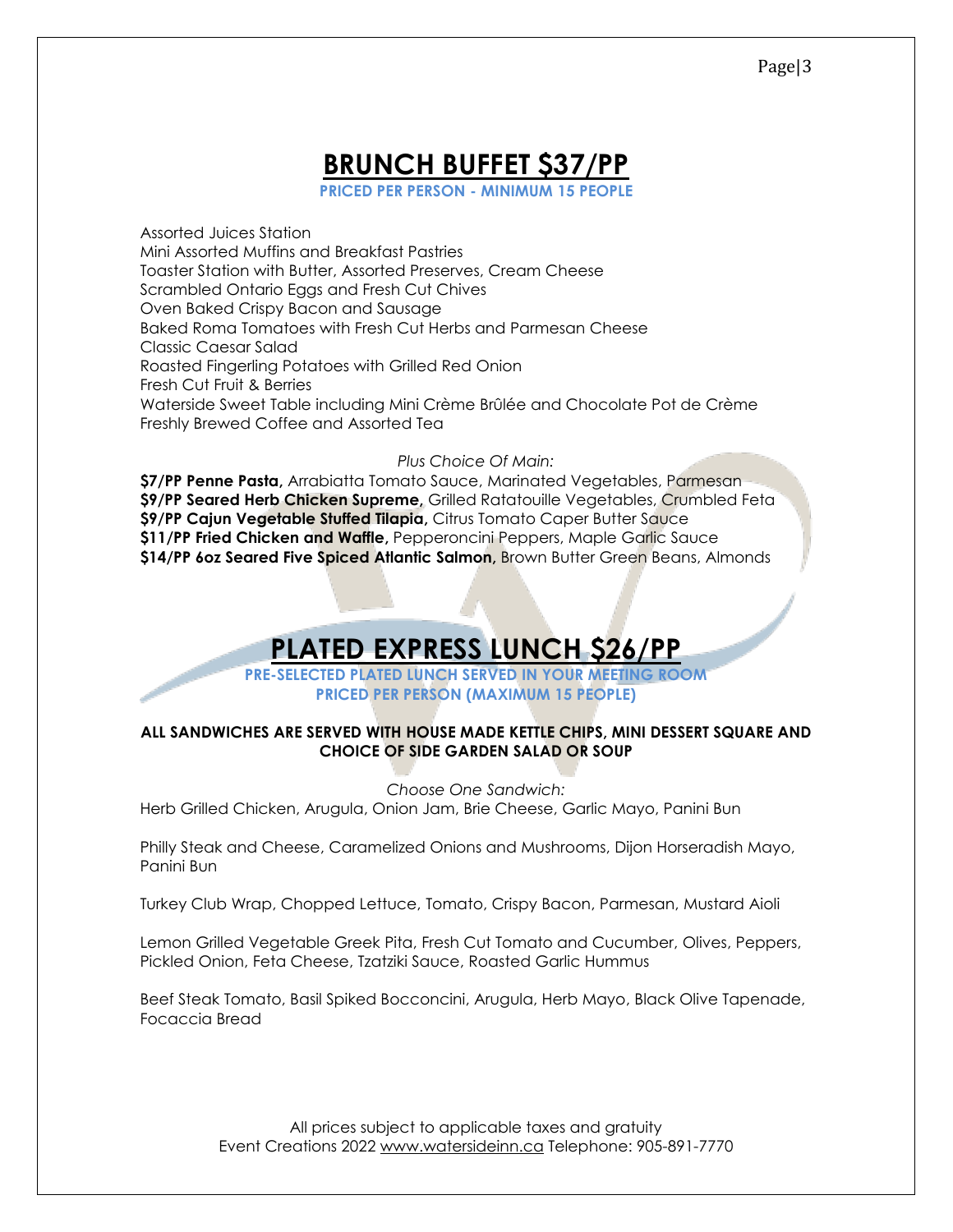# **SANDWICH BUFFETS**

**PRICED PER PERSON - MINIMUM 10 PEOPLE**

All Sandwich Buffets served with Freshly Brewed Coffee and Assorted Tea Selection

# **Gourmet Grilled Cheese \$33/PP**

Chef's Market Inspired Soup

Chopped Iceberg, Tomatoes, Black Olives, Pepperoncini, Cumin Chickpeas, Oregano Dressing

Yukon Gold Frites with Spicy Mayo

Fresh Baked Cookies and Assorted Brownies

*Choose One Sandwich:*

- Pulled BBQ Chicken, Onion Jam, Jalapeno Havarti, Chipotle Butter
- Beef Steak Tomato, Brie Cheese, Pesto Mayo, Arugula, Black Olive Tapenade, Toasted Brioche
- Bacon, Smoked Gouda, Scallions, Arugula, Balsamic Tomato Jam, Garlic Brioche
- Tuna Melt, White Cheddar, Cucumber, Onion, Thai Chili, Cumin Coriander Mayo, Mango Chutney, Rye Bread

# **Build Your Own Sandwich \$40/PP**

Chef's Market Inspired Soup

Egg Salad and Traditional Shaved Deli Platter of AAA Roast Beef & Oven Roasted Turkey Sliced Cheese served with Assorted Breads Fresh Cut Tomatoes, Shredded Lettuce, Cucumber and Pickles Selection of Aioli's and Condiments Creamy Greek Style Pasta Salad Green Goddess Slaw, Cabbage, Cucumber, Jalapeno, Spinach Lemon Walnut Dressing Chopped Tomato and Cucumber Salad, Onion, Cilantro Citrus Dressing Tortilla Chips and Salsa Country Style Assorted Cookies

# **Sandwich Shop \$40/PP**

Chef's Market Inspired Soup Classic Caesar Salad Deconstructed Greek Salad, Oregano Vinaigrette Tortilla Chips and Salsa Raw Vegetable Selection with Roasted Garlic Asiago Dip Double Chocolate Fudge Brownie and Fresh Fruit

#### *Choose One Sandwich:*

- Chicken Parmesan, Marinara Sauce, Basil Pesto Aioli, Mozzarella Cheese Panini
- Medianoche Cuban Spiced Pork Loin, Ham, Swiss Cheese, Pickle, Deli Mustard, Garlic Mayo, Brioche Bread
- Philly Steak and Cheese, Caramelized Onions and Mushrooms, Dijon Horseradish Mayo, Panini Bun
- Haloumi, Lettuce, Tomato, Pickled Onion, Jalapeno Mayo, Chimichurri, Baguette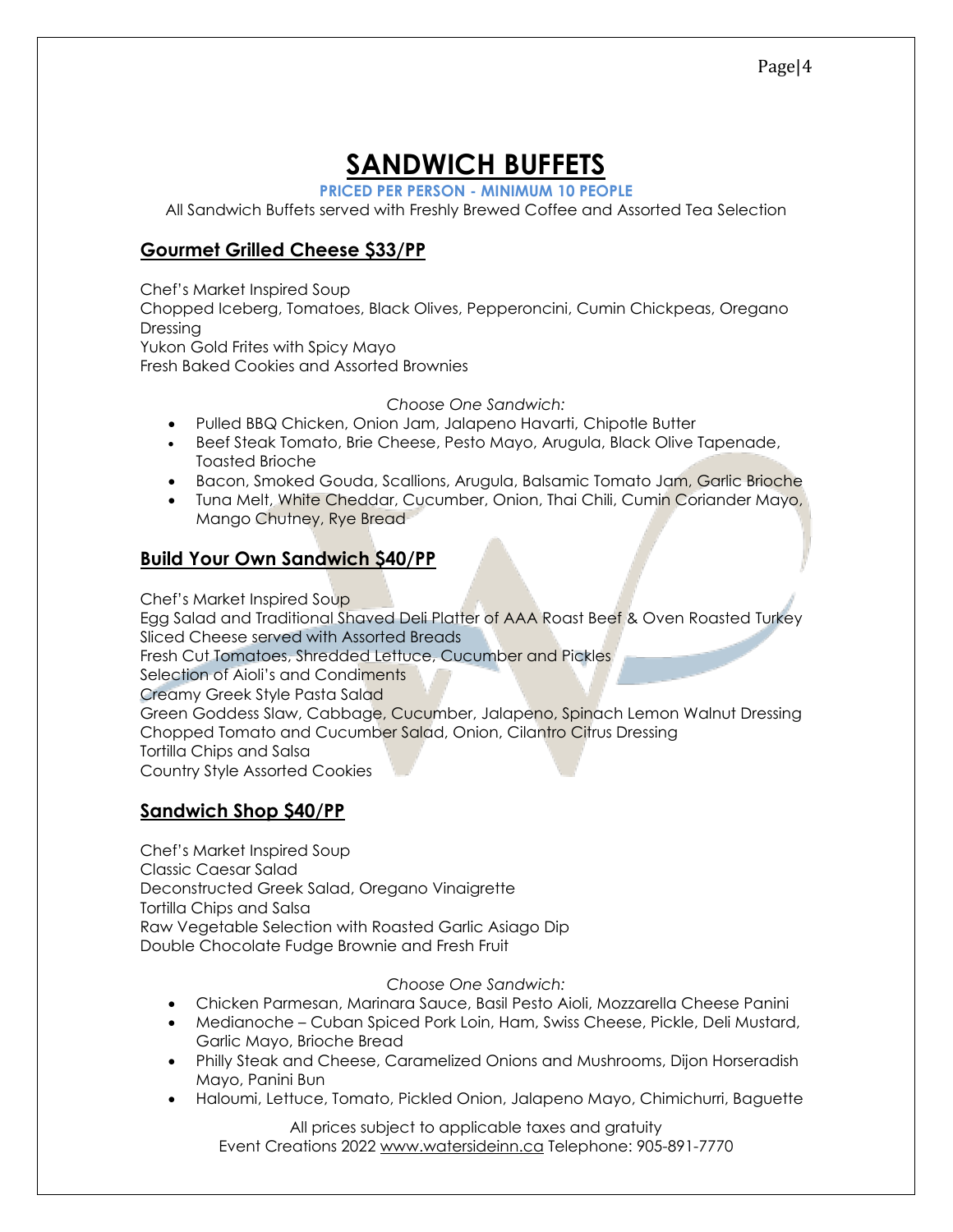# **HOT BUFFETS**

**PRICED PER PERSON - MINIMUM 10 PEOPLE**

All Buffets served with Freshly Brewed Coffee and Assorted Tea Selection

# **Neighborhood Market \$40/PP**

Smoked Cheddar and Port Credit Ale Soup, Garlic Croutons Chopped Romaine, Bacon Crumble, Caesar Dressing, Parmesan, Garlic Croutons Grilled Citrus Chicken, Sautéed Leek, Mushroom, Grape Tomato Ragout, Chicken Glaze Parisienne Potatoes Selection of Seasonal Vegetables Sweet Apple Egg Roll, Rolled in Cinnamon Sugar

# **Spice Club \$40/PP**

Garam Masala Ginger Carrot Soup, Coconut Cream Chickpea Salad, Tomato, Cucumber, Red Onion, Cilantro Lemon Dressing Ginger Beet Salad, Cumin Honey Vinaigrette, Sliced Almonds Turmeric Rice, Cashews, Raisins Chicken Tikka Masala, Fresh Naan Curry Spiced Vegetables Cardamom Pistachio White Chocolate Fudge

# **The Silk Road \$42/PP**

Seven Spiced Lentil Soup, Caramelized Onion Fattoush – Chopped Lettuce, Fresh Diced Vegetables, Fried Pita, Lemon Pomegranate Dressing Salata – Shredded Iceberg, Diced Tomatoes, Peeled Cucumber, Onion, Lemon Juice, Cilantro Borani Kachalu – Stewed Turmeric Spiced Potato with Tomato Beef Kafta Kabobs, Red Pepper Chutney, Pickled Onion, Naan Bolani – Fried Scallion Stuffed Dough, Cilantro Yogurt Chef's Choice Cream Puffs

# **Mediterranean Sea \$42/PP**

Lemon Chicken Soup with Orzo Deconstructed Greek Salad- Iceberg Lettuce, Tomato, Red Onion, Kalamata Olives, Bell Peppers, Feta Cheese, Oregano Vinaigrette Balsamic Roasted Vegetables and Olives Spanakopita and Tzatziki Greek Style Lemon Potatoes Chicken Souvlaki, Rice Pilaf, Grilled Pita Baklava and Fresh Fruit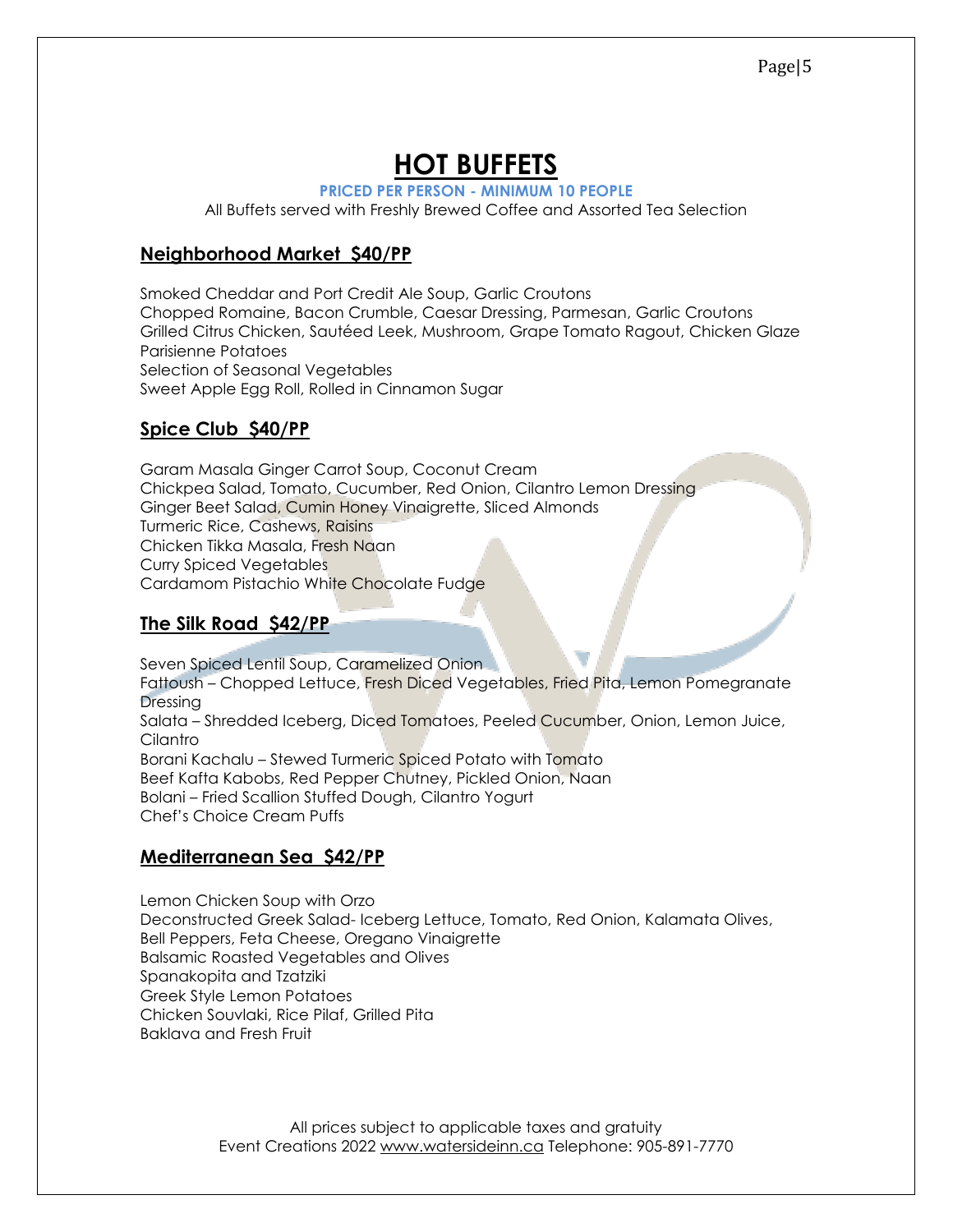# **Mexican Cantina \$42/PP**

Tortilla Soup with Cilantro Mexican Chopped Salad, Peppers, Onions, Roasted Corn, Black Olives, Avocado, Chili Lime Vinaigrette Fried Jalapeno Poppers, Chili Cheese Dip Cilantro and Tomato Rice Churros, Chocolate Sauce, Chef's Choice Chimichanga Fajita Station with Sautéed Peppers and Onions, Warm Flour Tortillas, Jack Cheese, Cilantro Sour Cream, Pico de Gallo, Tim's Hot Sauce, Guacamole, Jalapeno, Pickled Cabbage Slaw

*Choose One Main:*

- Chipotle Spiced Pulled Chicken
- Crispy Fried Tilapia
- Chili Spiked Marinated Shrimp
- Pasilla Pepper Pulled Beef

# **Oktoberfest \$42/PP**

Kartoffelsuppe – Potato Soup, Bacon Crumble Gurkensalat – Dill Cucumber Salad

Kartoffelsalat – Potato Salad with Gherkin, Bacon, Scallion Dijon Mayo Dressing Kasespatzle - Sauteed Dumplings with Cabbage, Mushroom, Gruyere Cheese, Parsley, Chicken Schnitzel – Breaded Chicken Breast, Mushroom Jus, Sauerkraut, Lemon Wedges Grune Bohnen – Sauteed Green Beans, Red Pepper, Caramelized Onion, Bacon, Fried Breadcrumbs

Kaiserschmarrn – Caramelized Shredded Pancake, Fruit Compote, Chantilly, Icing Sugar

# **Little Italy \$44/PP**

Rustic Minestrone, Hearty Vegetables, Orzo, Warm Foccacia Bread Italian Inspired Greens - Chicories, Fennel, Pecorino Cheese, Roasted Red Pepper, White Balsamic Vinaigrette

Panzanella Salad – Tomato, Toasted Italian Bread, Cucumber, Onion, Olives, Bocconcini, Basil Red Wine Vinaigrette

Penne Pasta Al Forno, Wild Mushrooms, Baby Spinach, Roasted Garlic Parmesan Cream Sauce, Chopped Tomato and Basil Topping

Cheese Stuffed AAA Meatballs, Fire Roasted Tomato Sauce, Fresh Cut Basil Espresso Cannoli, Tiramisu, Fresh Fruit Display

## **Additional Protein Options – priced per person**

- \$9 Chicken Breast
- \$9 Grilled Italian Sausage
- \$11 Salmon Filet
- \$13 Shrimp Skewer
- \$MP N.Y. Steak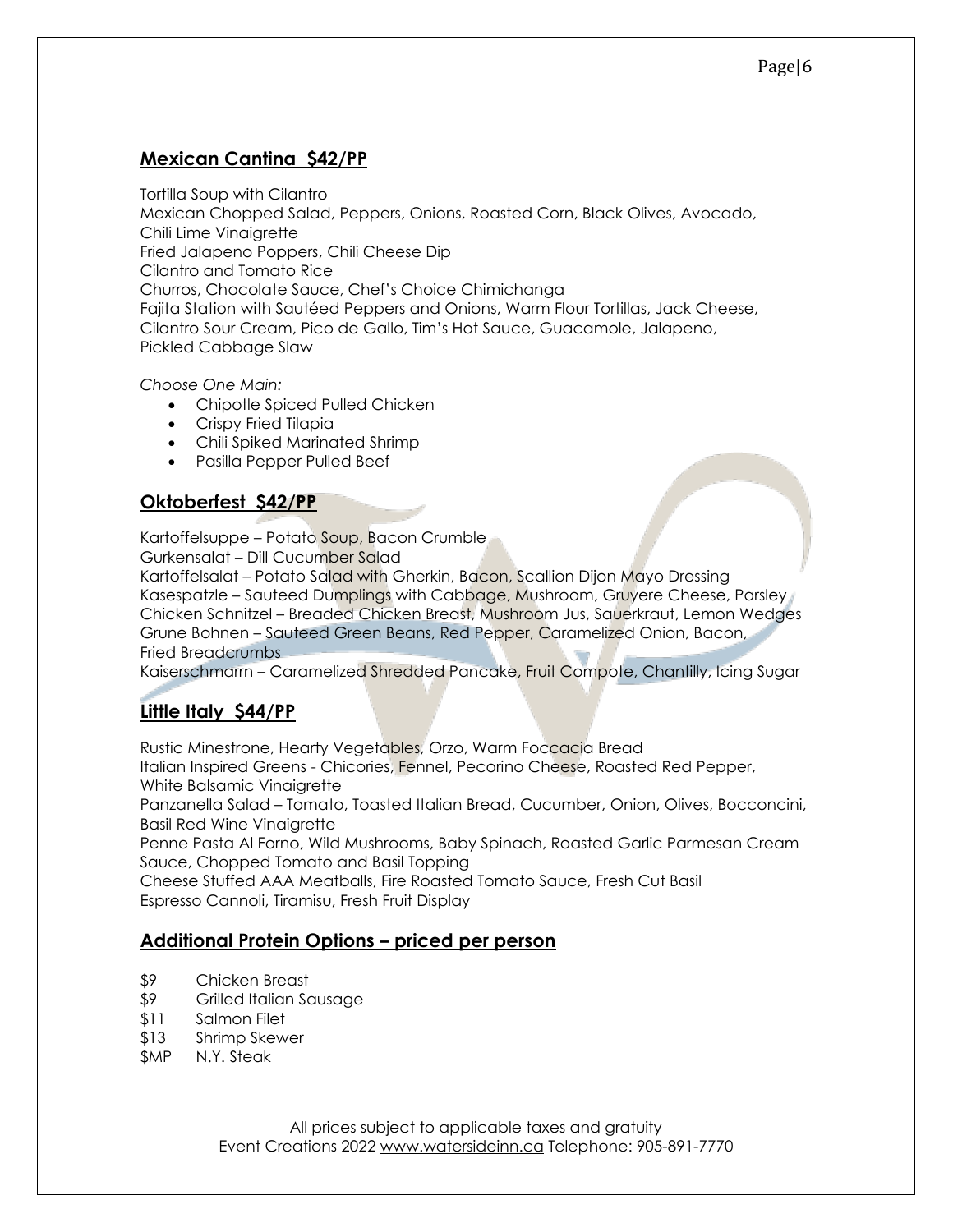# **PATIO BBQ BUFFETS**

**PRICED PER PERSON**

All Buffets served with Freshly Brewed Coffee and Assorted Tea Selection

# **Chillin' 'n' Grillin' on the Deck \$38/PP**

**MINIMUM 10 PEOPLE**

Classic Caesar Salad Grilled Corn on the Cob, Smokey Jalapeno Butter Gourmet AAA Angus Beef Burgers *(Vegetarian Burgers available upon request)* Sliced Tomatoes, Canadian Cheddar Cheese, Lettuce, Dill Pickles, Shaved Onions Tomato Ketchup, Deli Mustard, Pickle Relish Hand Cut Yukon Gold Fries with Garlic Mayo Grilled Pineapple, Honey Lime Glaze Ice Cream Sandwiches

# **Friends on the Patio \$42/PP**

**MINIMUM 20 PEOPLE**

Assorted Bread Rolls and Butter Watermelon, Olive and Feta Salad Tortilla Chips with Guacamole and Salsa Potato Salad with Egg, Black Olives, Pickled Onion, Lemon Parsley Vinaigrette Spinach Salad with Berries, Oranges, Crumbled Goat Cheese, White Balsamic Dressing Cajun Rice with Tomato, Corn, Peppers, Pickled Cabbage Grilled Chicken and Vegetable Kabobs, Cucumber Dill Yogurt Assorted Brownies

## **The Ultimate Patio Party \$48 /PP**

**MINIMUM 20 PEOPLE**

Grilled Corn on the Cob, Chili Lime Butter Roma Tomato, Baby Bocconcini, Fresh Basil Balsamic Vinaigrette Creamy Lemony Coleslaw Greek Quinoa Salad Nacho Chips, Guacamole, Salsa, Sour Cream Cajun Sweet Potato Wedges Apple Cider Braised Pork Back Ribs, Tim's BBQ Sauce, Allspice Pickled Cabbage Ontario Watermelon and Fresh Fruit Assorted Cookies, Ice Cream Sandwiches and Popsicles

## **Additional Protein Options – priced per person**

- \$9 Chicken Breast
- \$9 Grilled Italian Sausage
- \$11 Salmon Filet
- \$13 Shrimp Skewer
- \$MP N.Y. Steak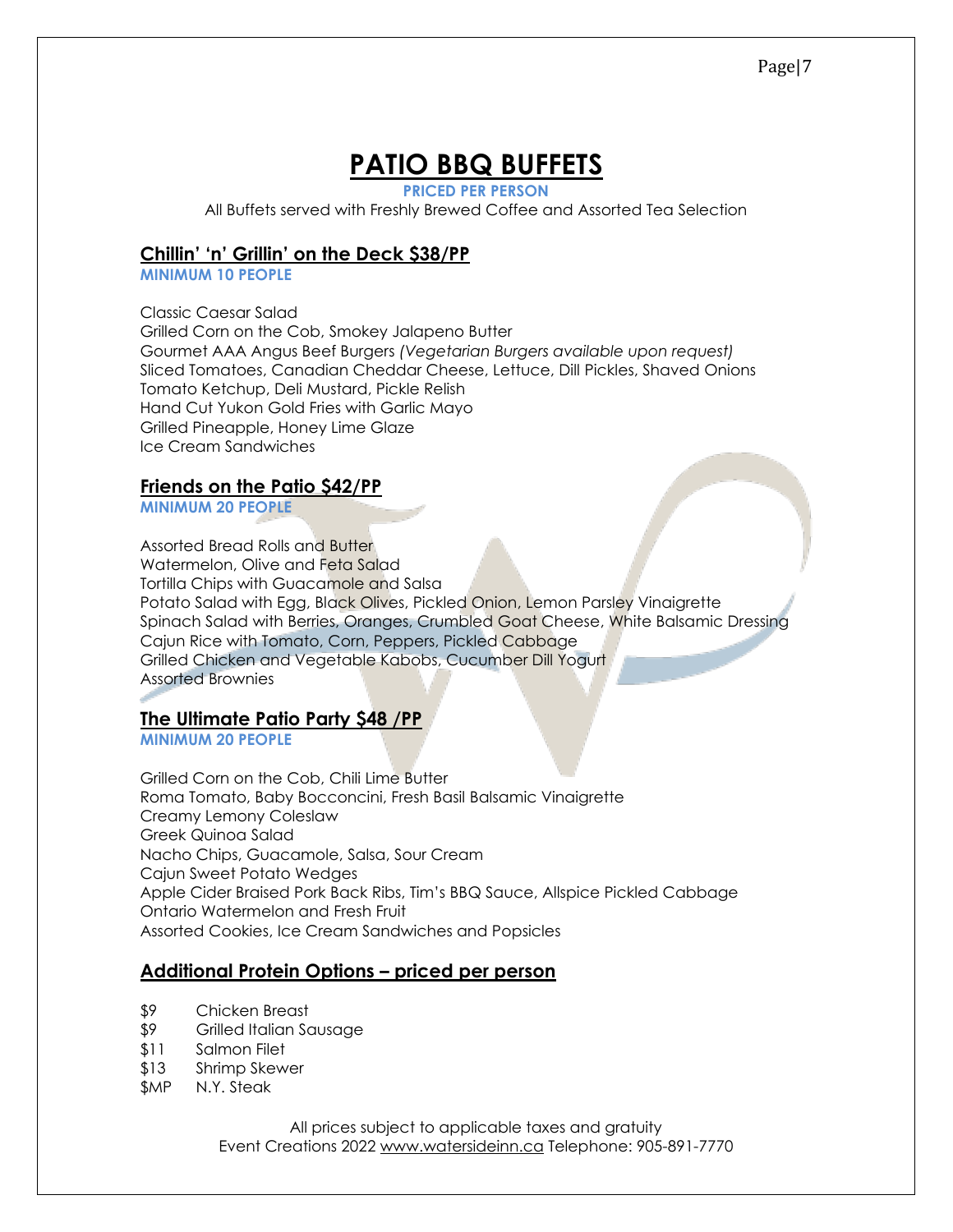# **DIY Lunch and Dinner Buffets**

**PRICED PER PERSON, MINIMUMS AS LISTED FOR EACH TIER**

Customize your menu by choosing your tier of buffet and then choosing your options!

All the buffet menus are served with freshly baked rolls, butter, coffee, tea and The Waterside Inn Sweet Table.

# **BASE TIER (minimum 15 guests) - \$47 per person**

- Choose 1 Soup
- Choose 1 Salad
- Choose 2 Sides
- Choose 1 Main Course

### **SECOND TIER (minimum 25 guests) - \$61 per person**

- Choose 1 Soup
- Choose 2 Salads
- Choose 2 Sides
- Choose 2 Main Courses

### **THIRD TIER (minimum 25 guests) - \$73 per person**

- Choose 1 Soup
- Choose 3 Salads
- Choose 1 Platter
- Choose 2 Sides
- Choose 2 Main Courses

## **TOP TIER (minimum 50 guests) - \$86 per person**

- Choose 1 Soup
- Choose 3 Salads
- Choose 2 Platters
- Choose 2 Sides
- Choose 3 Main Courses
- *Top Tier also includes an upgraded dessert buffet featuring a chocolate fountain!*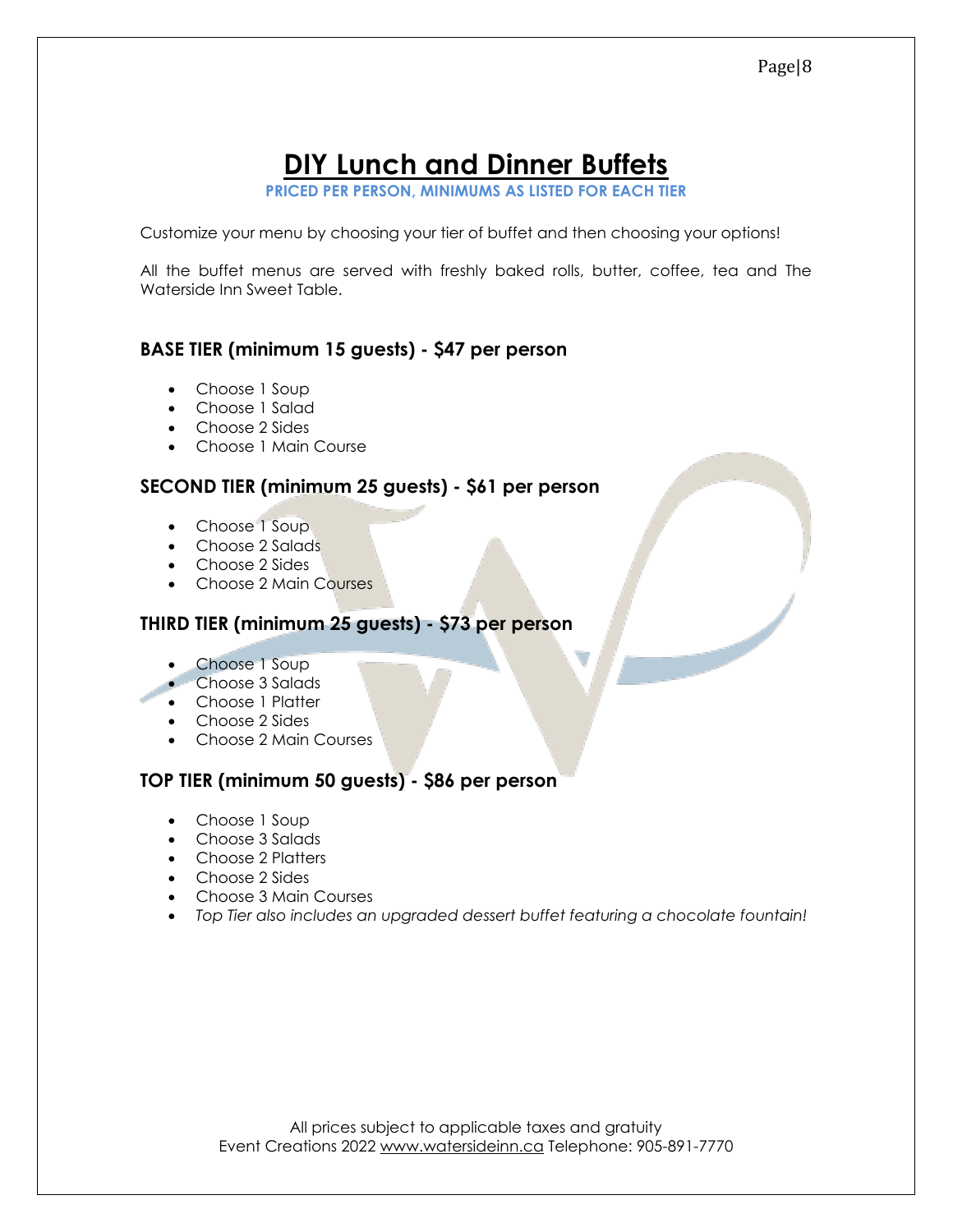#### **Soups**

- Roasted Butternut Squash, Cinnamon, Maple Cream
- Smoked Tomato
- Wild Mushroom, Roasted Garlic, Parmesan
- Spring Vegetable Minestrone
- New England Clam Chowder

#### **Salads**

- Roasted Vegetable Salad, Fall Greens, Chili Cauliflower, Maple Squash, Sweet Corn, Peppers, Black Beans, Cumin Carrots, Sun Dried Cranberries, Champagne Tarragon Vinaigrette
- Baby Salad Greens with Shaved Root Vegetables and Roasted Shallot Dressing
- Caesar with Romaine, Fresh Lemon and Garlic Rye Croutons
- Deconstructed Greek Salad, Feta, Oregano Vinaigrette
- Vanilla Poached Beets with Goat Cheese, Mandarin Oranges and Pomegranate Seeds
- Balsamic Roasted Mushrooms, Grilled Red Onion, Tomato, Basil, Champagne **Vinaigrette**
- Hot House Tomato, Baby Bocconcini, Charred Red Onions, Honey Balsamic Vinaigrette
- Asian Noodle Salad, Mandarin Orange, Ginger Garlic Dressing, Scallions
- Citrus Poached Quinoa, Chili Corn, Sweet Bell Peppers, Arugula, Shallot White Wine Vinaigrette

#### **Platters**

- Mediterranean Antipasto Platter including Grilled Vegetables, Old World Cured Meats and Assorted Condiments
- Smoked Atlantic Salmon Platter, Fine Green Beans, Capers, Sea Salt Crostini
- Teriyaki Ginger Baked Atlantic Salmon, Smoked Sea Salt Crostini
- Shrimp and Pickled Vegetables, Caper Cocktail Sauce

#### **Mains**

- Grilled Atlantic Salmon, Ginger Bok Choy, Saffron Cream
- Asian Vegetable Stuffed Tilapia, Charred Pineapple Salsa, Citrus Butter
- Seafood Paella, Saffron Rice, Blackened Spiced Vegetables
- Rosemary Spiked Boneless Leg of Lamb, Roasted Garlic Jus
- Seared Herb Chicken Supreme, Ratatouille Vegetables, Crumbled Feta
- Asian Roasted Chicken, Yuzu Teriyaki Glaze, Crisped Wontons
- Herb Grilled Chicken Breast, Wild Mushroom Ragout, Crispy Onion Strings
- Apple Braised Pork Back Ribs, Tim's Own Homemade BBQ sauce
- Shrimp Etouffee, Spiced Trinity Vegetables, Cajun Rice

#### **Sides**

- Roasted Garlic Mashed Potatoes
- Potato Korma
- Long Cut Cajun Sweet Potato Frites, Jalapeno Mayo
- Lemon Scented Parisienne Potatoes
- Vegetable Rice Pilaf
- Four Cheese Baked Penne Pasta, Roasted Vegetables, Fire Smoked Tomato Sauce
- Herb Buttered Vegetable Medley

All prices subject to applicable taxes and gratuity Event Creations 2022 [www.watersideinn.ca](http://www.watersideinn.ca/) Telephone: 905-891-7770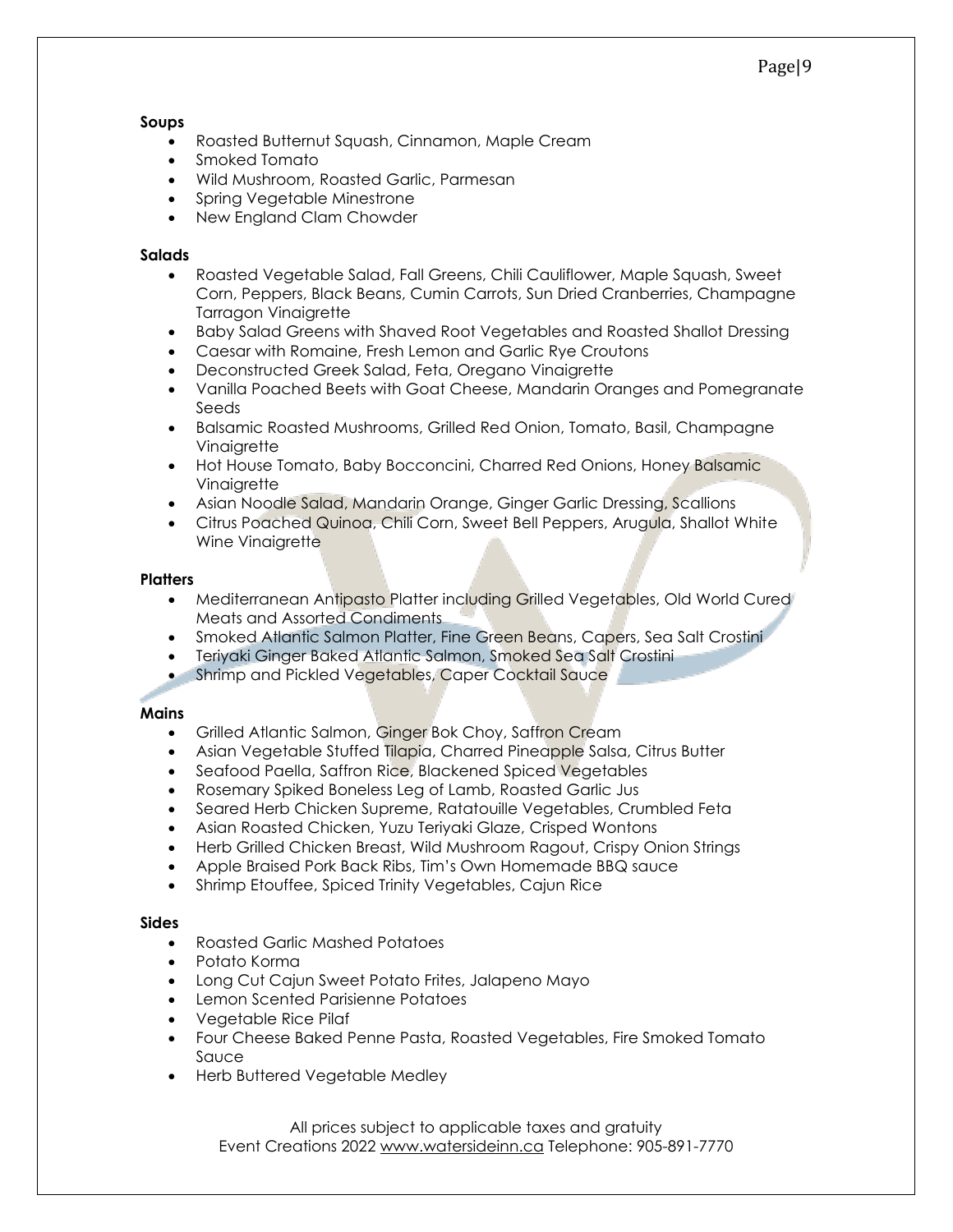# **THEMED CONFERENCE BREAKS**

**PRICED PER PERSON - MINIMUM 10 PEOPLE** All Breaks are served with Freshly Brewed Coffee and Assorted Tea Selection

### **POPCORN BAR \$9/PP THE BAKERY \$12/PP**

House Made Popcorn: Warm Danishes Chili & Parmesan, The Context of Lemon Yogurt Coffee Cake Buttered & Salted, Cajun Spice, Country Style Cookies Smoked Salt & Fresh Herbs Mini Apple Cinnamon Muffins

### **STRESS REDUCER \$13/PP SALTY SNACKER \$13/PP**

Fresh Mango & Kiwi Assorted Bagged Chips Assortment of Energy Bites Salted Pretzels Fresh Fruit Skewers, Honey Yogurt Dip Cajun Snack Mix Skin-On Whole Almonds Tortilla Chips

Salsa, Sour Cream and Guacamole

Assorted Crudités and Dips Mini White Chocolate Cheesecake Vegetable Chips Churros and Chocolate Sauce Crispy Lavash, Roast Garlic Hummus Assorted Chocolate Brownies Garlic Crostini & Bruschetta Chocolate Dipped Strawberries

# **GARDEN PARTY \$13/PP CHOCOLATE LOVERS \$15/PP**

Blueberries, Raspberries, Blackberries Shoestring Fries Chili Honey Roasted Nuts Cheese Curds Pomegranate Juice Shooters **House Made Spiced Gravy** Mini Assorted Yogurts Bacon Bits, Scallions, Sour Cream

#### **BRAIN BOOSTER \$14/PP POUTINE STATION \$16/pp**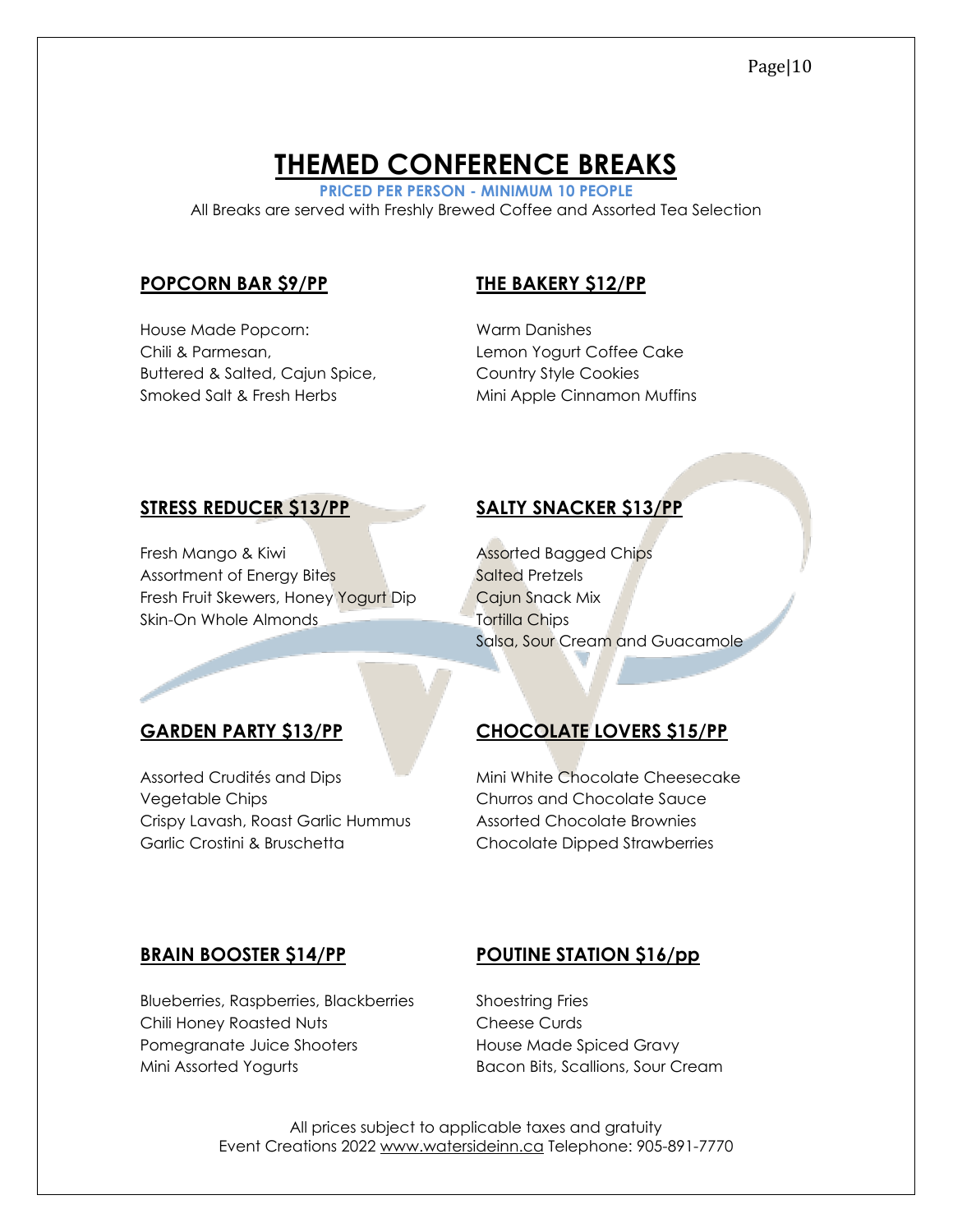# **WATERSIDE INN BAKED GOODS**

Bagels with Cream Cheese  $$22.00$  per dozen House Made Granola Bars **\$22.00 per dozen Country Cookies 626.00 per dozen** \$26.00 per dozen Freshly Baked Lemon Yogurt Coffee Bread \$28.00 per loaf Freshly Baked Buttery Croissants \$32.00 per dozen Freshly Baked Danishes \$32.00 per dozen Freshly Baked Artisan Muffins **\$32.00 per dozen** Assorted Mini Fruit Tarts and Squares **\$32.00 per dozen** Artisan Brownies or Baklava **\$38.00 per dozen** 

# **SAVOURY, SALTY & SWEET SNACKS**

House Popped Popcorn **\$3.25 per person** Individually Bagged Chips and Pretzels  $$5.25$  each Assorted Individual Fruit Yogurt **\$3.25 each Yogurt and Granola Parfaits \$7.00 each** Raw Vegetable Bar with Dip  $$6.25$  per person (min 10ppl) Tortilla Chips with Ranch Dip and Guacamole \$6.25 per person Individually Bagged Salted Peanuts **1996 \$6.25** per person House Fired Kettle Chips, Brie Truffle Fondue \$9.25 per person Häagan Dazs Ice Cream Bars **1999 each** 1999 **\$8.25 each** Seasonal Fruit and Berries **\$14.00 per person** International Cheese Selection \$16.50 per person (min 10ppl) Fruit Skewers and Mint Dip **\$32.50 per dozen** Chocolate Caramel Tarts **\$40.00 per dozen** Chocolate Covered Strawberries  $$48.00$  per dozen

## **BEVERAGES**

Hand Pressed Orange Juice (2 oz) \$4.75 per person Nestle Pure Life Still Water (330 ml) 63.00 each Freshly Brewed Coffee and Premium Teas \$3.75 per person Assorted Soft Drinks  $$3.50$  each Hot Chocolate with Whipped Cream  $$4.25$  per person Assorted Bottled Fruit Juices  $$4.75$  each San Pellegrino Sparkling Water (250ml) or (750ml) \$4.75 or \$9.00 each Assorted "Flow" Flavoured & Non-Flavoured Water (500mL) \$5.75 each 2% or Skim Milk  $$24.00$  per pitcher (60 oz) Orange, Grapefruit, Apple or Cranberry Juice \$35.00 per pitcher (60 oz) Assorted Non-Alcoholic Punches (see last page) \$80.00 per gallon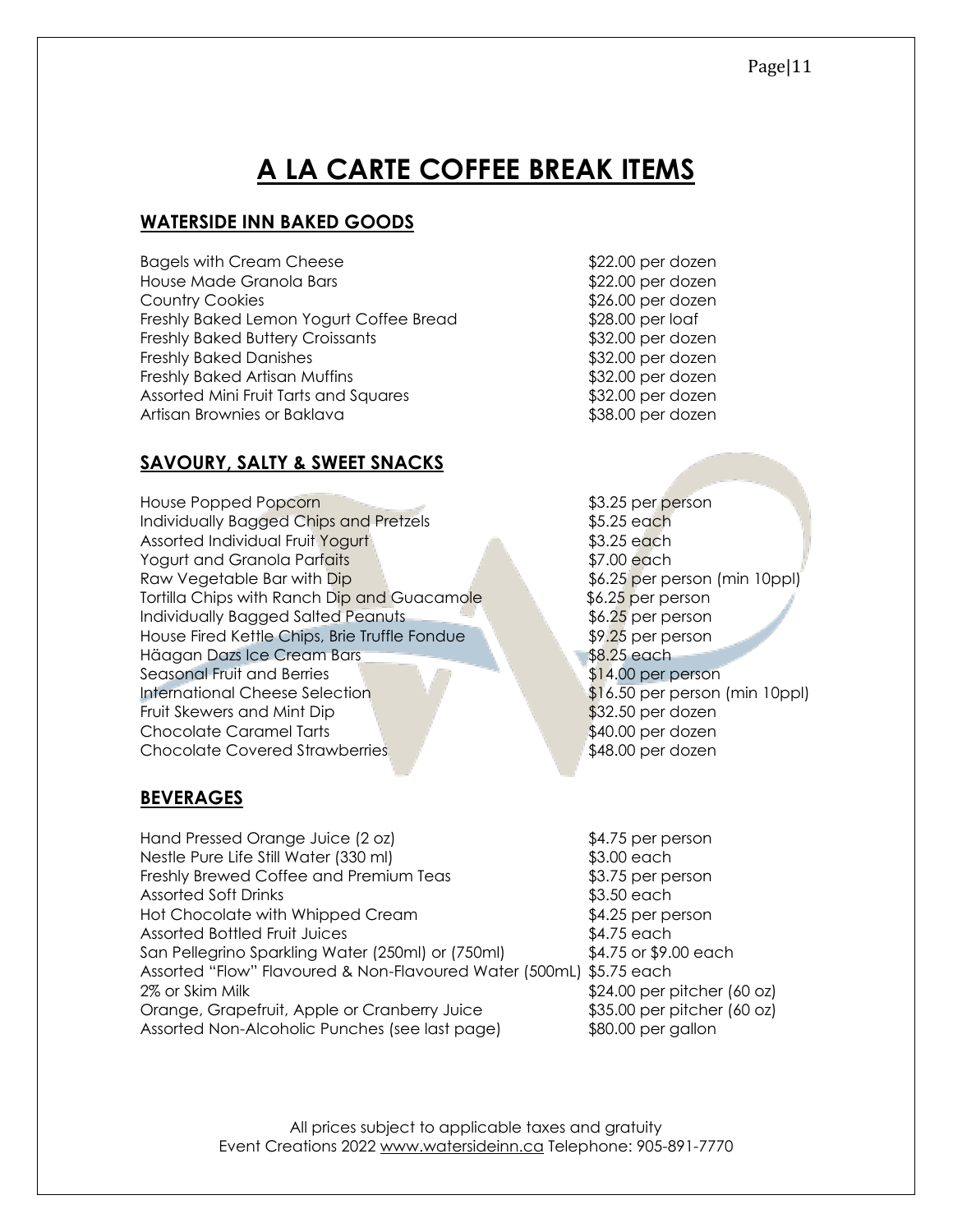# **COCKTAIL RECEPTION MENU SELECTION**

# **PASSED HORS D'OUEVRES**

### 42/dozen **Cold Canap***é***s**

Antipasto Skewer with Olive, Bocconcini, Grape Tomato, Balsamic, Fresh Basil Black Olive Bruschetta, Garlic Crostini, Woolwich Goat Cheese Citrus Poached Tiger Shrimp, Cilantro Lemon Cocktail Sauce, Micro Greens Mango & Crab Salad, Savory Tart, Micro Sprouts Herb Whipped Goats Cheese, Plum Chutney, Phyllo Basket Smoked Salmon Roulade, Dill Cucumber Cream Cheese, Garlic Crostini Italian Lollipops, Prosciutto, Provolone, Basil Oil Roasted Vegetable Stuffed Mushroom Caps, Padano Parmesan Wild Mushroom and Goat Cheese Tart, Yellow Pepper Pesto

#### 48/dozen **Hot Hors D'oeuvres**

Brie and Double Smoked Bacon Arancini Butter Chicken Lollipop, Raita Dip Hokkaido Shrimp Skewer, Ginger Miso Aioli Mini Buttermilk Fried Chicken and Waffles with Maple Hot Sauce Mini Greek Spanakopita and Tzatziki Sauce Ginger Beef Skewers, Horseradish Mustard Aioli Vegetarian Spring Rolls with House Sesame Plum Sauce Petite Brie Grilled Cheese Sandwich, Green Peppercorn Ketchup

#### 54 /dozen **Gourmet Hors D'oeuvres**

Bacon Wrapped Sea Scallop, Cilantro Chipotle Remoulade Kofta Spiced Chicken Sliders, Pickled Onion, Red Pepper Chutney, Sesame Bun East Coast Crab Cakes, Togarashi Chili Red Pepper Coulis, Micro Cress Moroccan Roasted Vegetable Wontons. Honey Mint Dipping Sauce In House Made Beef Tenderloin Wellington, Sriracha Mustard Dipping Sauce Mini Beef Wonton Tacos, Pico De Gallo, Guacamole, Shredded Cheese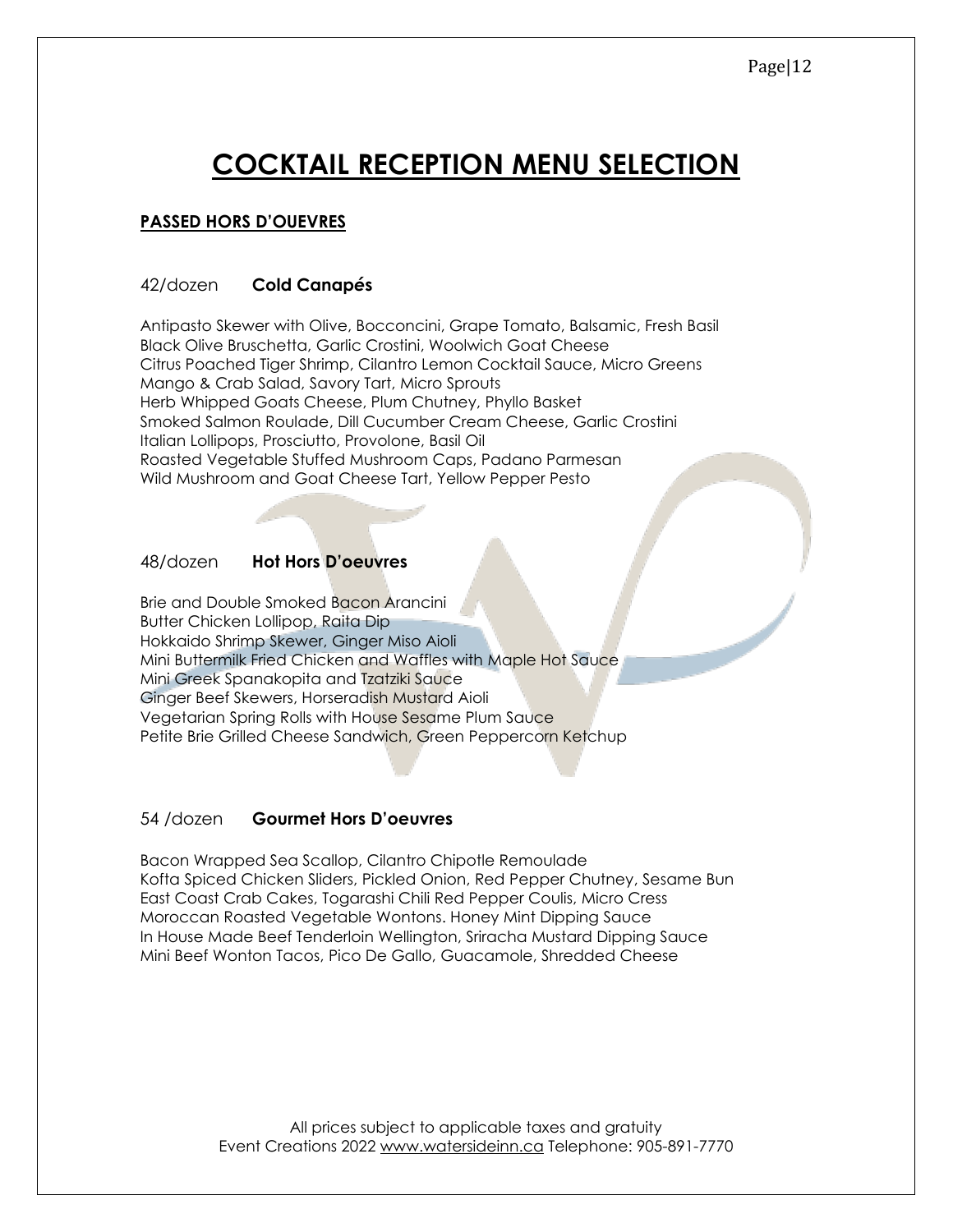### **Interactive Cocktail Reception & Chef Manned Stations** *Plus \$60/hour chef fee*

| 280             | Carved Canadian Leg of Lamb (serves 15)<br>Seasoned with Garlic and Rosemary<br>Served with Tzatziki and Pita Bread, Garlic Hummus                                                                                                                                       |
|-----------------|--------------------------------------------------------------------------------------------------------------------------------------------------------------------------------------------------------------------------------------------------------------------------|
| 300             | Whole Atlantic Salmon Wellington (serves 30)<br>Wild Mushroom Duxelle and Baby Spinach<br><b>Bearnaise Sauce</b>                                                                                                                                                         |
| Market<br>Price | AAA Roasted New York Strip Loin (serves 20)<br>Horseradish, Mustards and Natural Beef Jus<br>Served with Caramelized Onions and Wild Mushrooms                                                                                                                           |
| Market<br>Price | Slow Roasted AAA Prime Rib of Beef (serves 30)<br>Horseradish, Mustards and Cognac Peppercorn Jus<br>Served with Fresh Baked Yorkshire Pudding                                                                                                                           |
| Market<br>Price | Freshly Shucked Oysters (minimum 100pcs)<br>Market Fresh Selection of Oysters with Mignonette Sauce, Cocktail<br>Sauce and Assorted Condiments                                                                                                                           |
| 15/person       | <b>Vegetable Curry Station</b><br>Slow Simmered Vegetable Curry, Warm Naan Bread, Rice Pilaf,<br>Samosas, Cucumber Mint Raita, Cilantro Mint Sauce<br>Add Butter Chicken \$9<br>$\bullet$<br>Add Garlic Shrimp \$10<br>$\bullet$<br>Add Ginger Beef<br>\$16<br>$\bullet$ |
| 16/person       | Pasta Bar<br>DeCecco Pasta with Smoked Tomato Sauce or Alfredo<br>Sauce, Basil Pesto, Sundried Tomatoes, Olives, Torn Chicken,<br>Peppers, Garlic and Parmesan, Foccacia Toast                                                                                           |
| 21/person       | Risotto Station (minimum 25ppl)<br>Arborio Rice cooked with Shallots, White Wine, Diced Tomatoes,<br>Roasted Vegetables and finished with Parmesan Cheese and<br><b>Butter</b>                                                                                           |
|                 | Add Herb Chicken<br>\$7<br><b>Add Garlic Shrimp</b><br>\$10<br>Add Lobster Meat<br>\$16                                                                                                                                                                                  |
|                 | All prices subject to applicable taxes and aratuity                                                                                                                                                                                                                      |

All prices subject to applicable taxes and gratuity Event Creations 2022 [www.watersideinn.ca](http://www.watersideinn.ca/) Telephone: 905-891-7770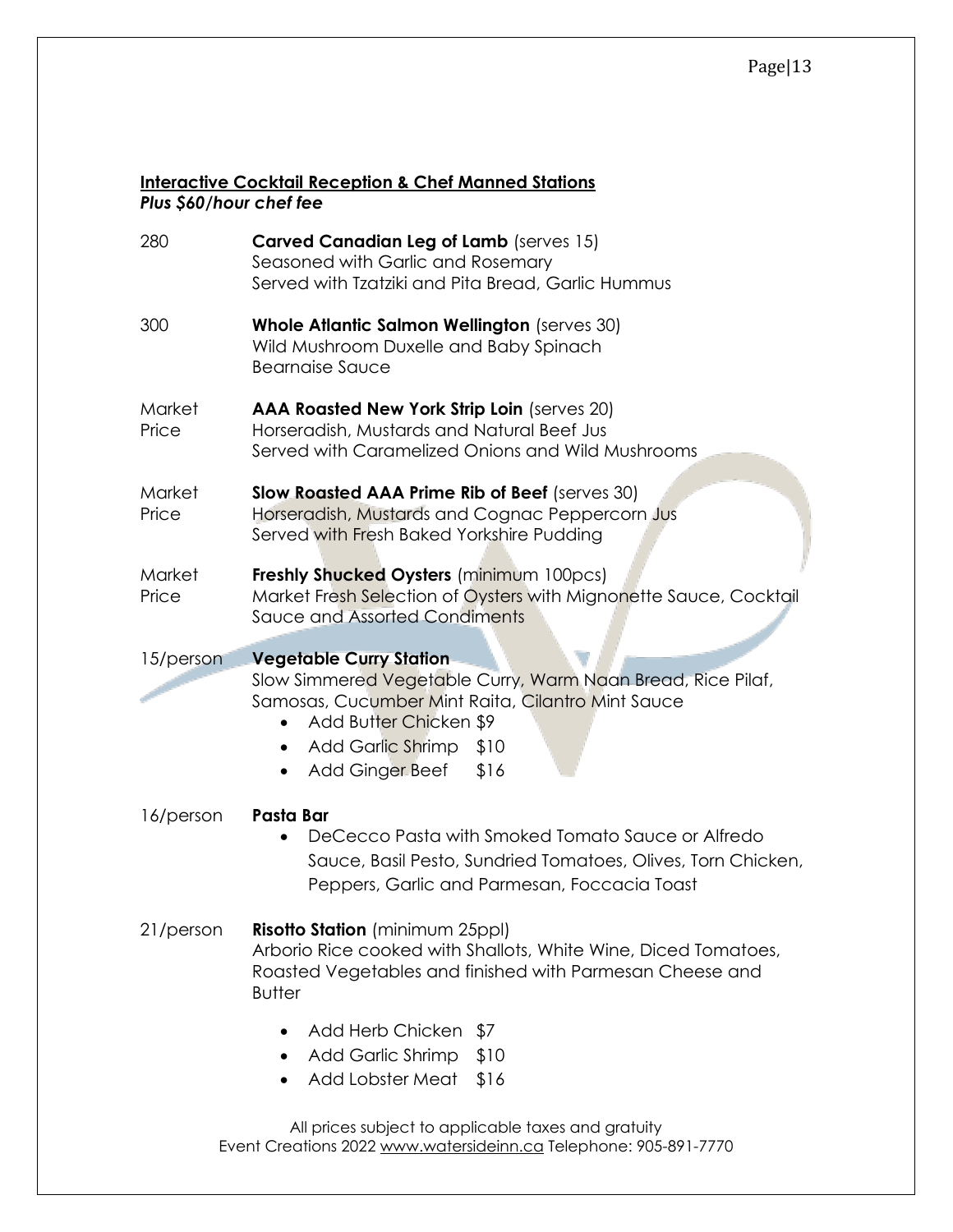# **Cocktail Reception / Late Night Table - Food Bars (minimum 15ppl)**

| 10/person | Vegetable Crudités with Blue Cheese or House Spiced Ranch Dip                                                                                                                                                                                                                                                                                                                                   |
|-----------|-------------------------------------------------------------------------------------------------------------------------------------------------------------------------------------------------------------------------------------------------------------------------------------------------------------------------------------------------------------------------------------------------|
| 14/person | <b>Self-Serve Poutiniere</b><br>Yukon Gold Fries smothered with House Made Spiced Gravy,<br>Traditional Cheese Curds, Scallions, Sour Cream<br><b>Add Duck Confit</b><br>\$9<br>$\bullet$<br>Add Butter Chicken<br>\$9<br>$\bullet$<br>Add Chili Lime Ground Beef<br>\$14<br>$\bullet$<br>Make it Vegetarian- Vegan Gravy, Chili Roasted Cauliflower,<br>$\bullet$<br>Avocado, Chipotle Peppers |
| 20/person | <b>Nacho Cheese Fondue (minimum 50ppl)</b><br>Cheddar Ale Sauce flowing through our tiered fountain, served with<br>Nacho Chips, Jalapeno Peppers, Diced Peppers and Onions, House<br>Made Chili, Salsa, Sour Cream, Guacamole                                                                                                                                                                  |
| 20/person | <b>Chef's Seasonally Inspired Flatbreads</b><br>Roasted Red Pepper, Cracked Olives, Feta Cheese, Arugula<br>Caramelized Onions and BBQ Chicken, Monterey Jack<br>٠<br>Hot House Tomato, Bocconcini, Basil Pesto<br>$\bullet$<br>Pepperoni, Crumbled Bacon, Mushroom, Mozzarella                                                                                                                 |
| 22/person | <b>Soft Taco Bar</b>                                                                                                                                                                                                                                                                                                                                                                            |
|           | Warm Tortilla Shells with Crispy Fried Chicken, Shredded Lettuce,<br>Shredded Monterey Jack Cheese. Sautéed Mixed Peppers and Onions,<br>Black Beans, Corn, Jalapeno Peppers, Pickled Cabbage,<br><b>Assorted Taco Condiments</b><br><b>Add Crisped Basa Fillet</b><br>\$7<br>$\bullet$<br>\$9<br>Add Cajun Blackened Chicken<br>Add Chipotle Beef<br>\$16<br>٠                                 |
| 22/person | <b>Mediterranean Bar</b><br>Mediterranean Inspired Breads, Dips and Spreads, Marinated Vegetables,<br>European Cured & Smoked Meats, Barreled Aged Goats Feta Cheese,<br>Spiced Olives, House Made Pickles, Antipasto Mushrooms, Vine Ripened<br>Tomatoes, Baby Bocconcini Pearls with Micro Basil<br>Add Grilled Calamari \$8<br>Add Shrimp (3pcs)<br>\$10                                     |
| 22/person | <b>Pub Buffet on Stavebank</b><br>Roasted Chicken Wings (Honey Garlic Sauce or BBQ Sauce),<br>Frites with Roasted Garlic Mayo and Green Peppercorn Ketchup,<br>Deep Fried Pickles, Nachos with Condiments                                                                                                                                                                                       |
|           | All prices subject to applicable taxes and gratuity<br>Event Creations 2022 www.watersideinn.ca Telephone: 905-891-7770                                                                                                                                                                                                                                                                         |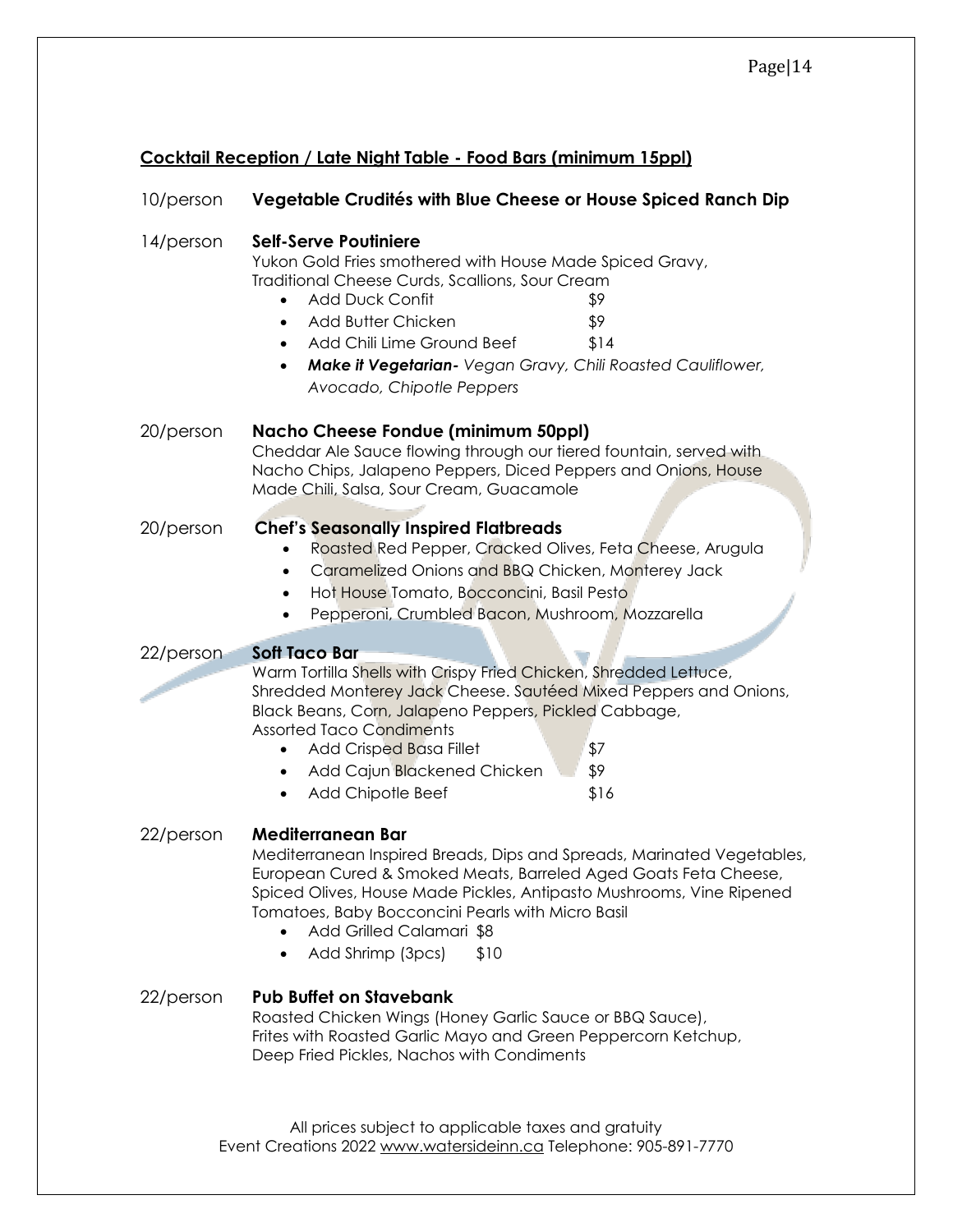# **Late Night Table - Dessert Table Selections**

| 8/person  | <b>Milk and Cookies</b><br>Freshly Baked Cookies served with White and Chocolate Milk Shooters<br>(choose three cookie flavours):<br>Chocolate Chip<br>Peanut Butter<br>$\bullet$<br>Shortbread<br>$\bullet$<br>Coconut Macaroons<br>$\bullet$<br>Double Chocolate Chip<br>$\bullet$<br>Oatmeal Raisin<br>$\bullet$<br>Chocolate Brownie Fudge<br>$\bullet$<br>Gingersnap<br>$\bullet$ |
|-----------|----------------------------------------------------------------------------------------------------------------------------------------------------------------------------------------------------------------------------------------------------------------------------------------------------------------------------------------------------------------------------------------|
| 9/person  | Good OI' Popcorn Bar (includes popcorn cart!)<br>Buttered and Salted, Cajun, Balsamic Vinegar, Pesto and Curry Spices                                                                                                                                                                                                                                                                  |
| 10/person | <b>Mini Donut Bites</b><br>Chocolate and Caramel Sauce, Crushed Peanuts, Crushed Candy,<br>Graham Crumbs, Toasted Coconut Sprinkles, White Chocolate Chips                                                                                                                                                                                                                             |
| 12/person | <b>Baked Brie Wrapped in Phyllo Pastry</b><br>Served with Red Currant Jam, Toasted Nuts, Crisps and Cheese Crackers                                                                                                                                                                                                                                                                    |
| 15/person | <b>Late Night Sweet Table</b><br>The Waterside Inn Sweet Treats Table including Fresh Fruit Presentation,<br>Artisan Cookies, House Made Squares, Tarts and Brownies                                                                                                                                                                                                                   |
| 15/person | <b>Sliced Seasonal Fruit and Berry Presentation</b><br>Served with Minted Yogurt and Honey Dip                                                                                                                                                                                                                                                                                         |
| 22/person | <b>International Cheese Presentation</b><br>Chef's Selection of Local & Imported Cheese, Cascade of Fresh Fruit and<br>Berries Dried Nuts & Fruit, Crispy Flatbreads and Crackers<br>Add Old World Charcuterie Meats and Condiments \$8<br>$\bullet$                                                                                                                                   |
| 26/person | Chocolate Fountain Station (minimum 25ppl)<br>Dark Chocolate, served with Assorted Seasonal Fruit,<br>Assorted Mini Cheesecake, Salted Pretzels, Marshmallows                                                                                                                                                                                                                          |

### **Available By The Dozen (minimum orders may apply):**

| 26/dozen | <b>Artisan Cookies</b>                |
|----------|---------------------------------------|
| 32/dozen | Assorted Mini Fruit Tarts and Squares |
| 40/dozen | <b>Chocolate Caramel Tarts</b>        |
| 46/dozen | Chocolate Dipped Cheesecake           |
| 45/dozen | House Made Artisan Chocolate Truffles |
| 48/dozen | <b>Chocolate Covered Strawberries</b> |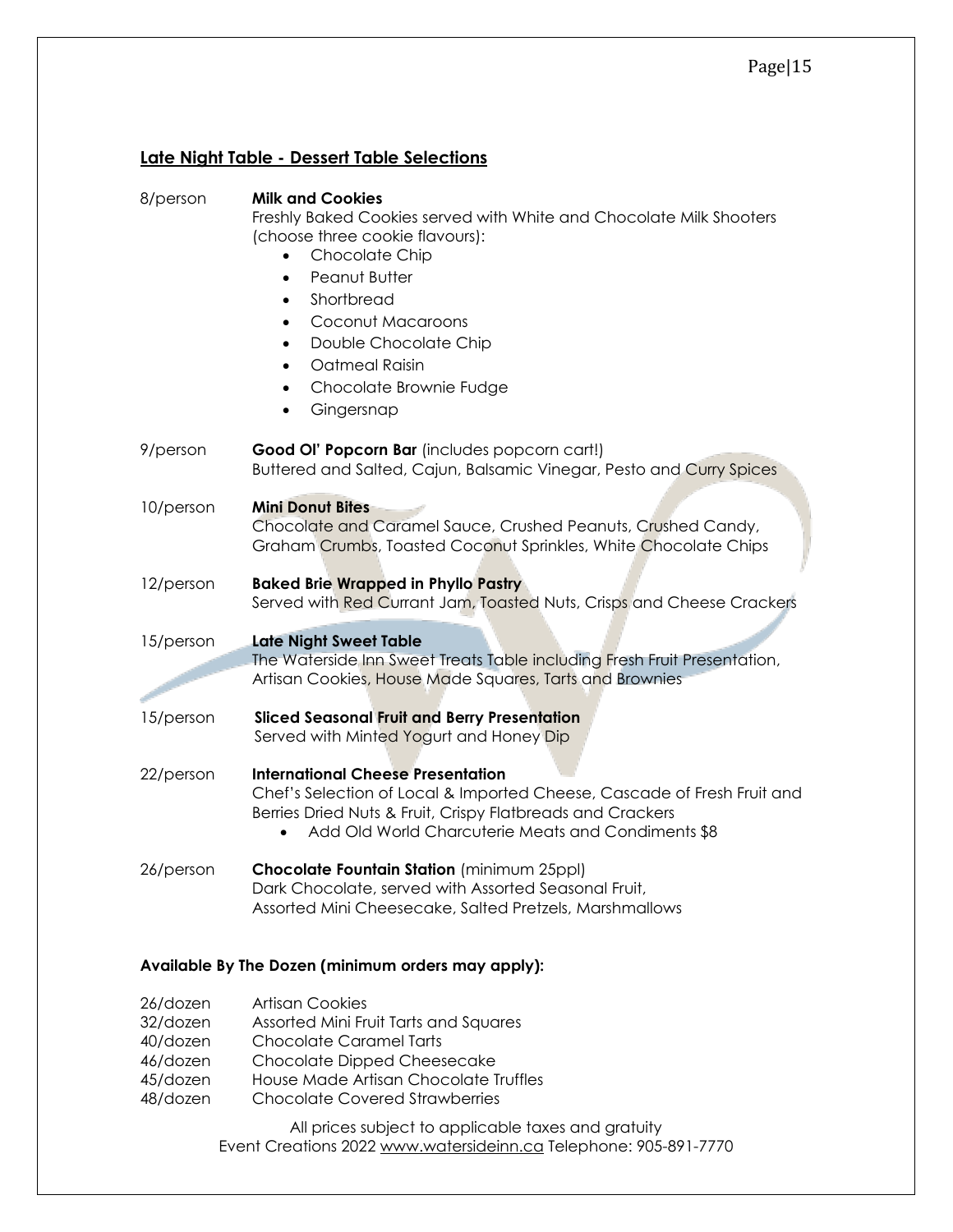# A la Carte Plated Menu Selection

All meals are served with fresh baked dinner rolls and butter.

# **From the Soup Kettles**

| 13 | <b>Roasted Butternut Squash</b><br>Cinnamon Maple Sour Cream                                 |
|----|----------------------------------------------------------------------------------------------|
| 13 | <b>Spring Vegetable Minestrone</b><br>Selection of Spring Vegetables, Herbs, Vegetable Broth |
| 13 | Vegetable Moroccan Harika<br>Cilantro Crème Fraîche                                          |
| 13 | <b>Thai Curry with Coconut</b><br>Crisp Wontons                                              |
| 13 | <b>Caramelized Onion, Mozzarella Crouton</b><br>Chopped Herbs                                |
| 13 | <b>Wild Mushroom and Herbs</b><br>Gorgonzola Crouton                                         |
| 13 | <b>Smoked Tomato Vodka Bisque</b><br>Chopped Herbs                                           |
| 13 | <b>Potato Leek Soup</b><br>Scallion Crème Fraiche                                            |
| 18 | <b>Maritime Lobster Bisque</b><br><b>Brandy Spiked, Chive Oil</b>                            |

# **Out of the Garden**

| 13 | <b>Spring/Summer Baby Salad Greens</b><br>Cherry Tomatoes, English Cucumber, Raspberries,<br>In House Made Raspberry Vinaigrette                |
|----|-------------------------------------------------------------------------------------------------------------------------------------------------|
| 13 | <b>Fall/Winter Baby Salad Greens</b><br>Shaved Root Vegetables, Roasted Shallot Dressing                                                        |
| 13 | Arugula Salad<br>Artichoke, Olive, Roasted Red Pepper, Pepperoncini, Cherry Tomato,<br><b>Roasted Garlic Dressing</b>                           |
| 14 | <b>Baby Spinach Frisée and Arugula</b><br>Roasted Grapes, Mandarin Orange, Crumbled Feta Cheese,<br>Cajun Spiced Pecans, Honey Sage Vinaigrette |
| 17 | <b>The Chopped Caesar</b><br>Crisp Romaine Leaves, Bacon Crumble, Shaved Parmesan,<br>Pesto Garlic Crouton, Creamy Garlic Dressing              |
|    | All prices subject to applicable taxes and gratuity<br>Event Creations 2022 www.watersideinn.ca Telephone: 905-891-7770                         |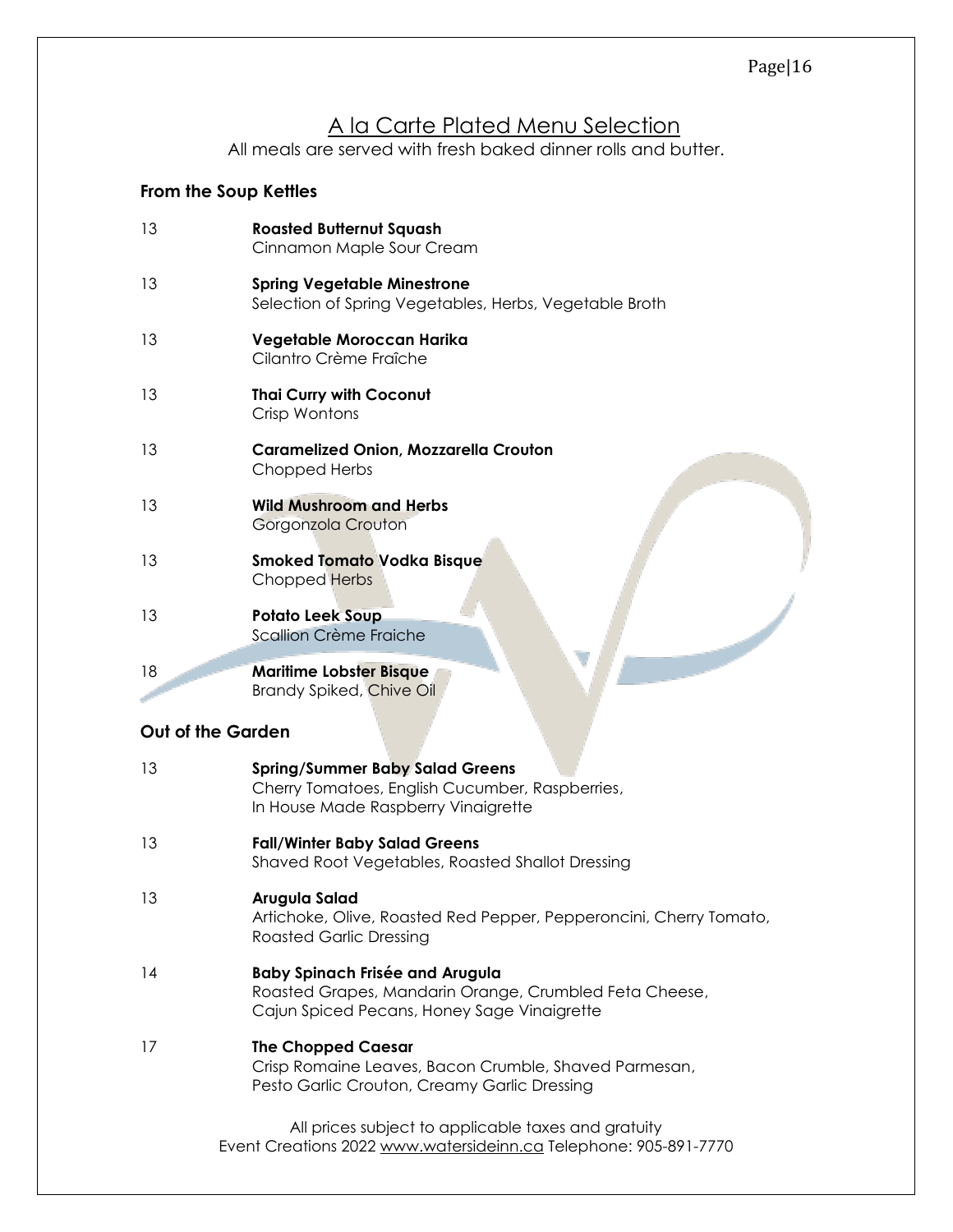| 14/28 | Garganelli Pasta<br>Arrabiata Sauce, Cracked Black Olives, Marinated Artichokes,<br>Roasted Red Pepper, Charred Tomato, Fresh Cut Basil,<br><b>Shaved Parmesan</b> |
|-------|--------------------------------------------------------------------------------------------------------------------------------------------------------------------|
| 14/28 | <b>Cheese Tortellini</b><br>Leek, Mushroom and Cream Sauce, Fresh Cut Herbs                                                                                        |
| 16/32 | <b>Roasted Red Pepper and Brie Risotto</b><br>Arborio Rice cooked in a Vegetable Stock,<br>finished with Fresh Cut Herb and Parmigiano-Reggiano                    |
| 16/32 | Sweet Pea & Lemon Risotto<br>Arborio Rice, Light Saffron Stock infused with Thyme and Lemon,<br>Green Pea Puree and Parmigiano-Reggiano                            |
| 16/32 | Mediterranean Vegetable Purse<br>Grilled Assortment of Vegetables, Wrapped in Grilled Zucchini,<br>Red and Yellow Pepper Coulis, Crisp Garlic Pita                 |
| 17/34 | <b>Vegetable Fritter and Haloumi</b><br>Pan Seared Sweet Potato and Vegetable Cake,<br>Red Lentil Curry Sauce, Cucumber Mint Raita, Grilled Naan                   |
| 17/34 | <b>Southern Stuffed Pepper</b>                                                                                                                                     |

**Appetizers, Pasta & Risotto** (Appetizer Size / Entrée Size)

Trinity Vegetable Chili Rice, Corn, Black Beans, Tomatoes, Jalapeno Monteray Jack Cheese, Cilantro Sour Cream, Tortilla Chip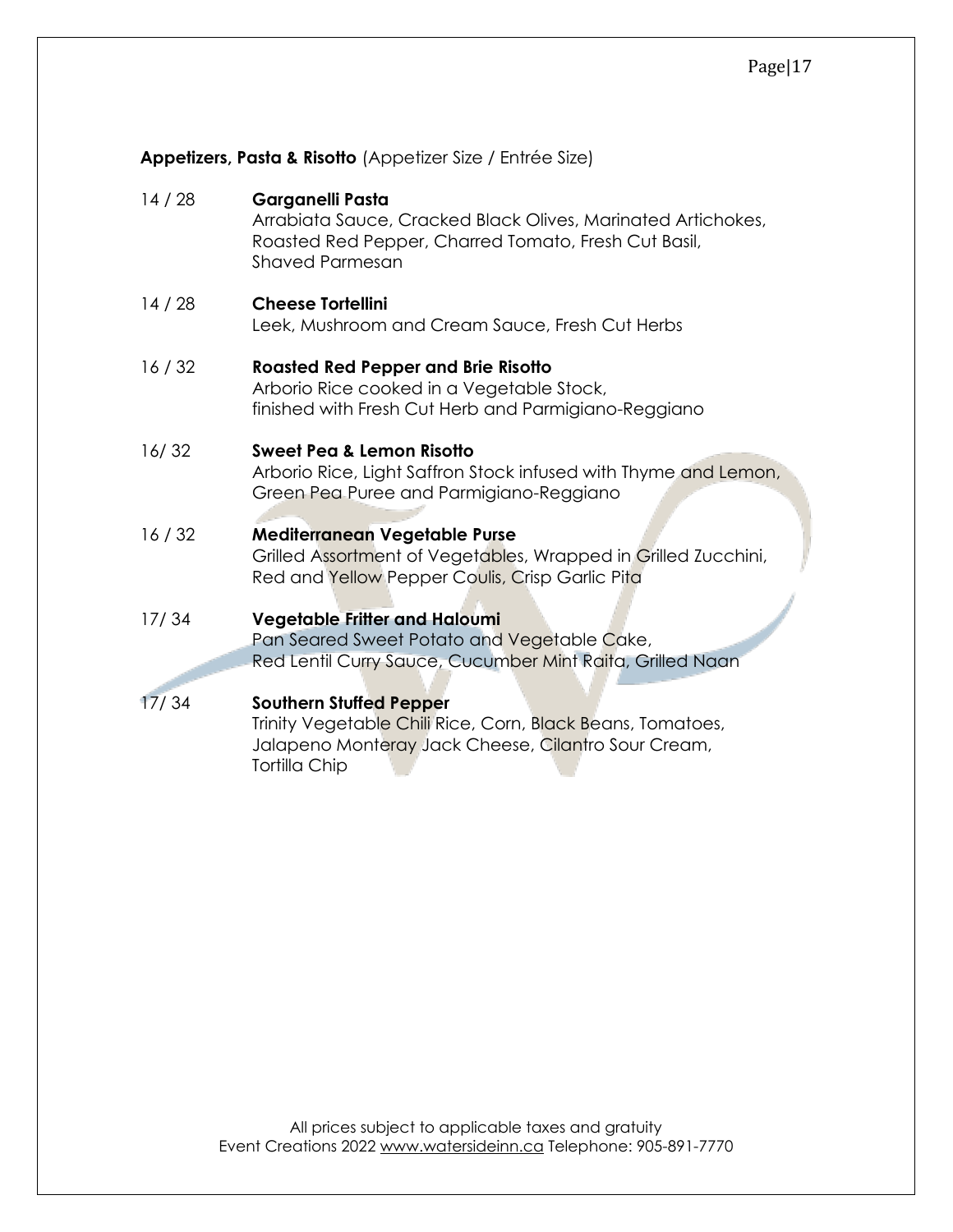**Fish** (prices are based on market availability)

| 34 | <b>Pan Seared Tilapia Fillet</b>               |
|----|------------------------------------------------|
|    | Charred Pineapple Chutney, Citrus Butter Sauce |

- 36 **Five Spiced Salmon Fillet** Yuzu Cream
- MP **Pan Roasted Chilean Sea Bass**  Saffron Beurre Blanc, Crisped Taro Root

#### **Meat & Poultry**

| 34        | <b>Pan Seared Chicken Supreme</b><br><b>Sherry Mushroom Cream</b>                                                                            |
|-----------|----------------------------------------------------------------------------------------------------------------------------------------------|
| 37        | <b>Roasted Stuffed Chicken Supreme</b><br>Stuffed with Vegetable Ratatouille and Feta Cheese,<br>Truffle Chicken Jus                         |
| MP.       | 9 oz AAA Thick Cut Strip Loin<br>Pommery Mustard Horseradish Rubbed,<br>Red Wine Green Peppercorn Jus                                        |
| <b>MP</b> | <b>10oz AAA Slow Roasted Prime Rib</b><br>Natural Pan Jus, Fresh Baked Mini Yorkshire Pudding                                                |
| <b>MP</b> | 60z AAA Grilled Beef Tenderloin<br>Whiskey Jus, Topped With Smoked Tomato and Sea Salt                                                       |
| MP.       | <b>Chicken and Beef Duo</b><br>Herb Grilled Chicken Supreme, Roasted Garlic Herb Cream Sauce<br>Petite Beef Fillet, Wild Mushroom Beef Glaze |

#### **Entrée Sides**

Above entrees are served with seasonal vegetables and your choice of side:

Garlic Herb Roasted Fingerling Potatoes Bacon and Herb Mashed Potatoes Roasted Garlic and Thyme Mashed Potatoes Caramelized Onion and Rosemary Mashed Potatoes Butter Crushed New Potatoes Scalloped Potatoes (+\$2.00) Twice Baked Potatoes (+\$2.00),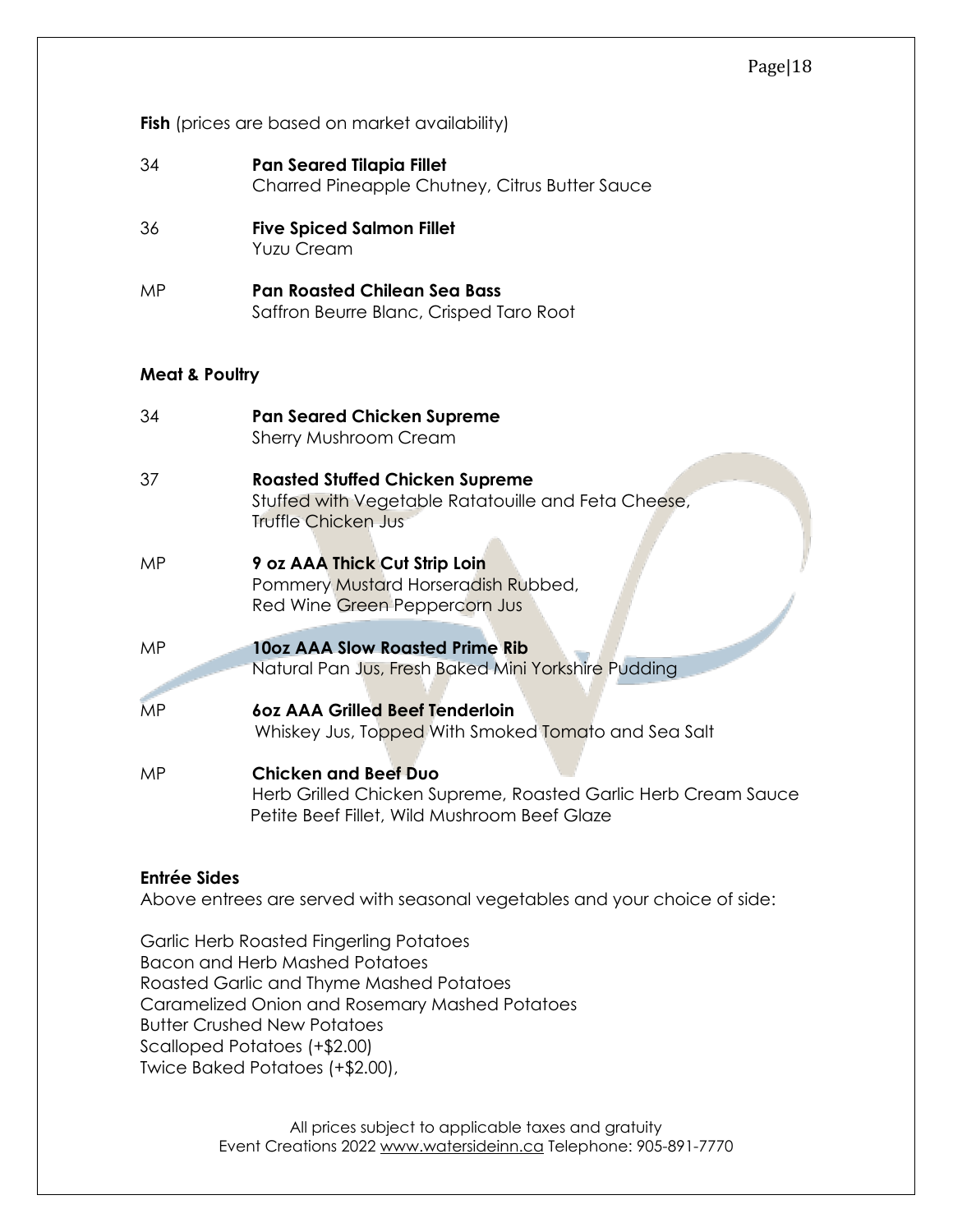# **Desserts**

| 14        | <b>Classic Vanilla Crème Brûlée</b><br><b>Macerated Berries, Scattered Sauces</b>                                                                                                 |
|-----------|-----------------------------------------------------------------------------------------------------------------------------------------------------------------------------------|
| 14        | Apple Cinnamon Fritter and Vanilla Bean Ice Cream<br>Gold Flakes, Whiskey Caramel Sauce, Cookie Tuille                                                                            |
| 14        | <b>Vanilla Caramel Tartufo</b><br>Seasonal Berry and Mint Compote                                                                                                                 |
| 14        | <b>Mocha Pot du Creme</b><br>Drunken Strawberry Mint Compote                                                                                                                      |
| 14        | <b>Chocolate Fudge Brownie</b><br>Vanilla Bean Ice Cream, Gold Flakes                                                                                                             |
| 15        | <b>Lemon Curd Cheesecake</b><br><b>Toasted Marshmallow Topping</b>                                                                                                                |
| 16        | <b>Warm Chocolate Hazelnut Lava Cake</b><br><b>Strawberry Mint Compote</b>                                                                                                        |
| Kids Menu | (Children's Meals include a Starter Salad or Soup and Ice Cream)                                                                                                                  |
| 25        | Choose one of the following entrees:<br>Crispy Chicken Fingers with House Cut Fries and Veggie<br><b>Sticks</b><br>$C$ rilled Chaese Sandwich with Hause $C_1$ t Fries and Vegeis |

- Grilled Cheese Sandwich with House Cut Fries and Veggie **Sticks**
- Cheeseburger with House Cut Fries and Veggie Sticks
- Chef's Choice Pasta with Tomato Sauce or Butter